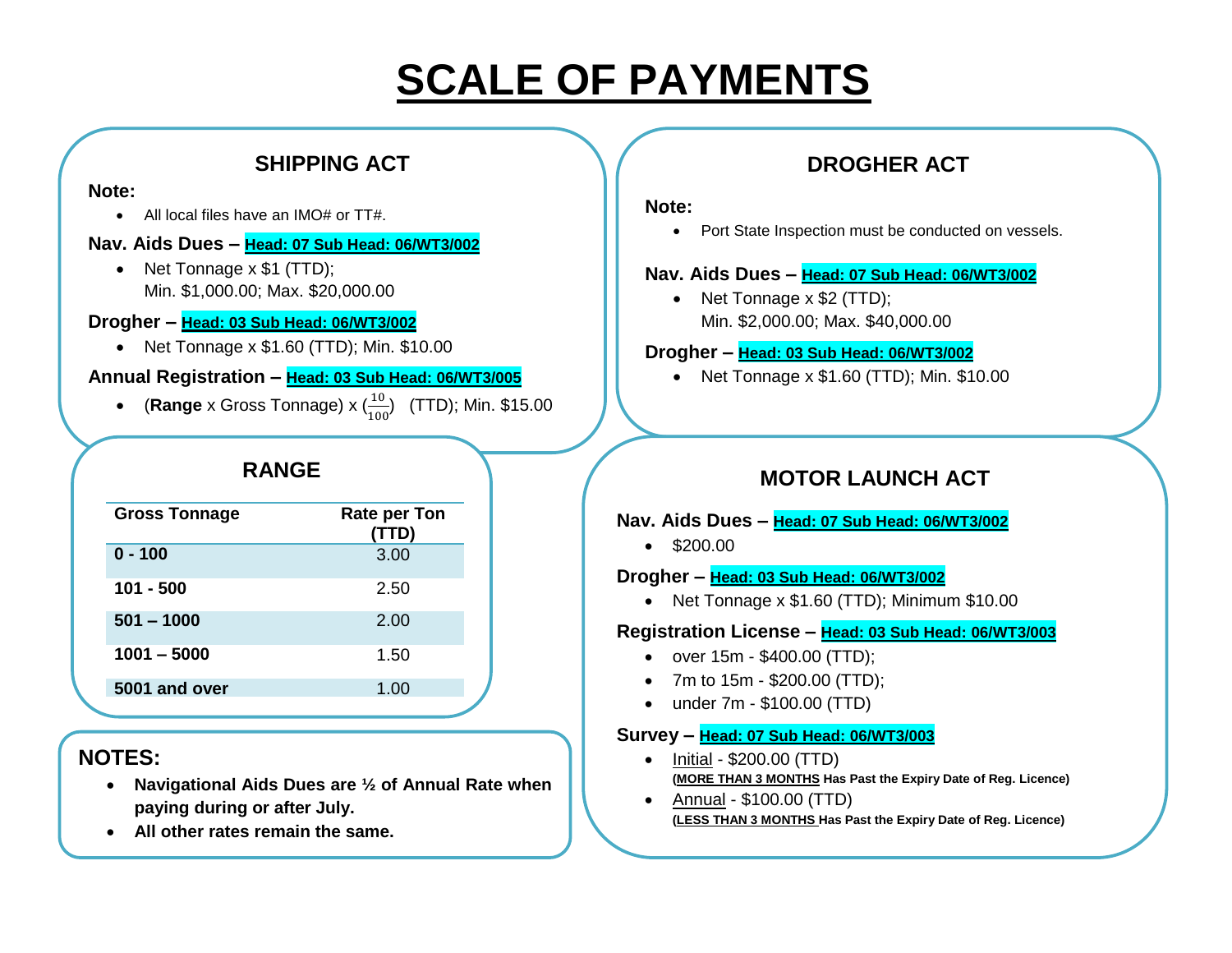# **FEES LISTING**

# **REGISTRATION OF SHIPPING ACT VESSELS**

**Head: 03 Sub Head: 06/WT3/005**

| <b>Carving and Marking Note</b>                                                                                                                   | \$125.00 |
|---------------------------------------------------------------------------------------------------------------------------------------------------|----------|
| <b>Change of Ownership</b>                                                                                                                        | \$250.00 |
| <b>Replacement Certificate of Registry</b>                                                                                                        | \$75.00  |
| <b>Provisional Certificate of Registry</b>                                                                                                        | \$100.00 |
| <b>Temporary Pass</b>                                                                                                                             | \$150.00 |
| <b>Registration of Mortgage</b>                                                                                                                   | \$250.00 |
| Discharge of Mortgage                                                                                                                             | \$10.00  |
| <b>Change of Name of Ship</b><br>(including consequential amendment to Ship's Statutory Safety Certificates)                                      | \$400.00 |
| <b>Registration of Alterations (other than Registration anew)</b><br>(including consequential amendments to Ship's Statutory Safety Certificates) | \$350.00 |
| Change of Port of Registry of a Ship<br>(including consequential amendments to Ship's Statutory Safety Certificates)                              | \$350.00 |

## **REGISTRATION FEES**

| <b>Gross Tonnage</b> | Rate per Ton<br>(TTD) |
|----------------------|-----------------------|
| $0 - 100$            | 3.00                  |
| $101 - 500$          | 2.50                  |
| $501 - 1000$         | 2.00                  |
| $1001 - 5000$        | 1.50                  |
| 5001 and over        | 1.00                  |

**Minimum Fee of \$150.00**

### **REGISTRATION FEES Under Construction**

| <b>Gross Tonnage</b> | <b>Rate per Ton</b><br>(TTD) |
|----------------------|------------------------------|
| $0 - 100$            | 1.50                         |
| 101 - 500            | 1.25                         |
| $501 - 1000$         | 1.00                         |
| 1001 – 5000          | 0.75                         |
| 5001 and over        | 0.50                         |

**Minimum Fee of \$75.00**